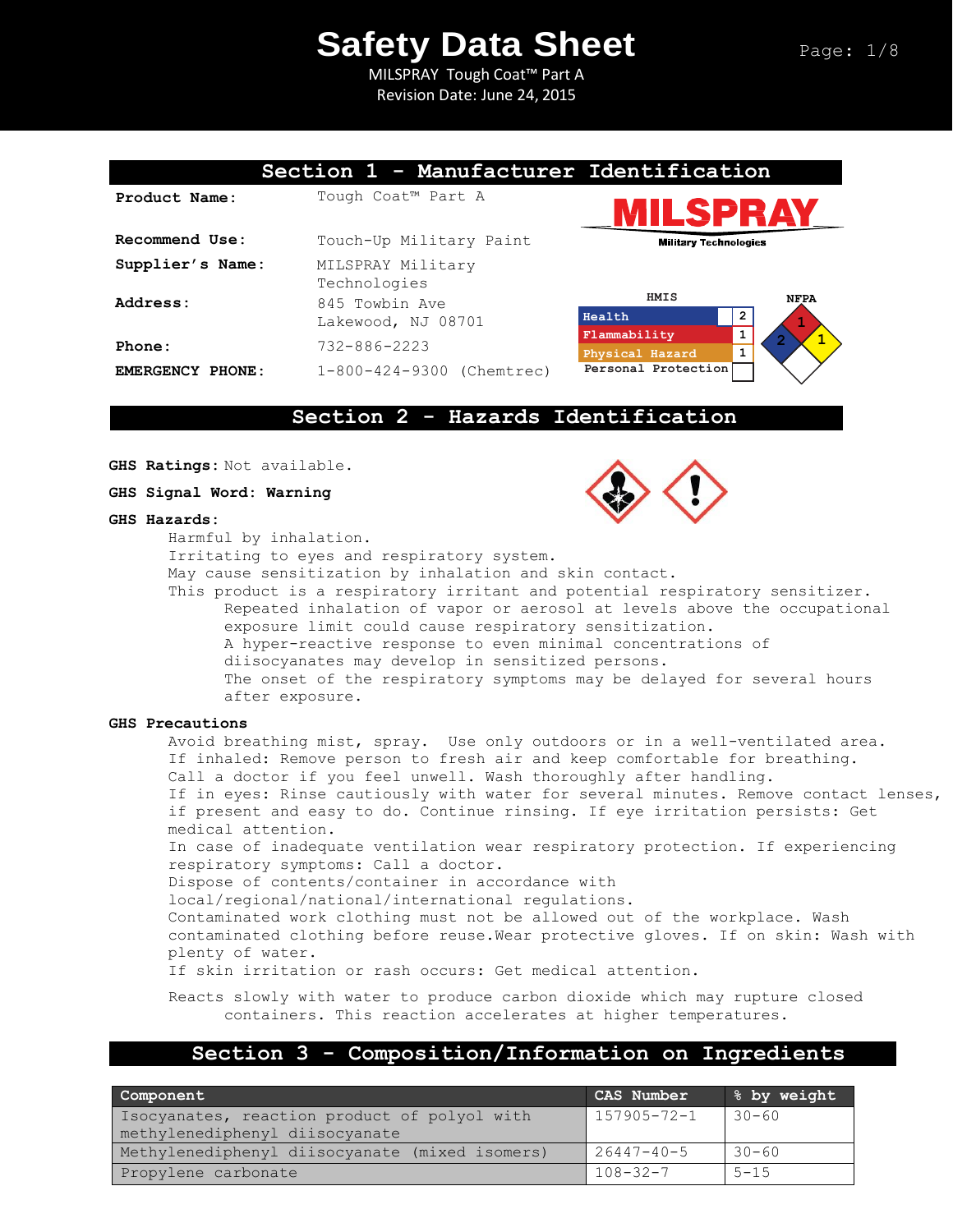MILSPRAY Tough Coat™ Part A Revision Date: June 24, 2015

### **Section 4 - First Aid Measures**

**EYE CONTACT:** In case of contact, immediately flush eyes with running water for a minimum of 15 minutes. Hold eyelids open during flushing. If irritation persists, repeat flushing. Remove any contact lenses that might be worn by the victim. Obtain medical attention immediately.

**SKIN CONTACT:** After contact with skin, remove contaminated clothing; wash affected areas thoroughly with warm soapy water. If irritation, redness, or a burning sensation develops and persists, obtain medical attention immediately. Contaminated clothing and shoes should be properly laundered before reusing. An MDI study has demonstrated that a polyglycol-based skin cleanser or corn oil may be more effective than soap and water.

**INHALATION:** If inhaled, remove to fresh air. If not breathing, give artificial respiration. Get medical attention immediately. Treatment is symptomatic for primary irritation or bronchospasm. If breathing is labored, oxygen should be given by administered by qualified personnel.

**INGESTION:** DO NOT induce vomiting unless directed to do so by medical personnel. Never give anything by mouth to an unconscious person. Provided the patient is conscious, wash out mouth with water. Get medical attention if symptoms appear.

**NOTE TO PHYSICIAN:** Symptomatic and supportive therapy as needed. Following severe exposure, medical follow-up should be monitored for at least 48 hours. **PROTECTION OF FIRST-AIDERS:** Not available.

### **Section 5 - Fire Fighting Measures**

**FLASH POINT:** Closed cup: >230°F (110°C) (Setaflash).

**SUITABLE EXTINGUISHING MEDIA:** Use an extinguishing agent suitable for the surrounding fire.

**UNSUITABLE EXTINGUISHING MEDIA:** None known.

**UNUSUAL FIRE & EXPLOSION HAZARDS:** Due to reaction with water producing CO2-gas, a hazardous build-up pressure could result if contaminated containers are resealed. Containers may burst if overheated.

**PRODUCTS OF COMBUSTION:** Combustion products may include: carbon oxides (CO, CO2), nitrous oxides (NO, NO2…), hydrocarbons and HCN.

**PROTECTION OF FIREFIGHTERS AND FIRE FIGHTING EQUIPMENT:** Fire-fighters should wear appropriate protective equipment and lf-contained breathing apparatus (SCBA) with a full face-piece operated in positive pressure mode. PVC boots, gloves, safety helmet and protective clothing should be worn.

### **Section 6 - Accidental Release Measures**

**PERSONAL PRECAUTIONS:** Immediately contact emergency personnel. Evacuate the area. Keep upwind to avoid inhalation of vapors. Clean-up should only be performed by trained personnel. People dealing with major spillages should wear full protective clothing including respiratory protection. Use suitable protective equipment (See SECTION 8- Exposure Controls for details).

**ENVIRONMENTAL PRECAUTIONS:** Avoid dispersal of spilled material and runoff and contact with soil, waterways, drains and sewers.

**METHODS OF DECONTAMINATION:** Prepare a decontamination solution of 0.2-0.5% liquid detergent and 3–8 % concentrated ammonium hydroxide in water (5–10% sodium carbonate may be substituted for the ammonium hydroxide). Follow the precautions on the supplier's material safety data sheets when preparing and using solution. Allow deactivated material to stand for at least 30 minutes before shoveling into drums. Do not tighten the bungs. Mixing with wet earth is also effective, but slower.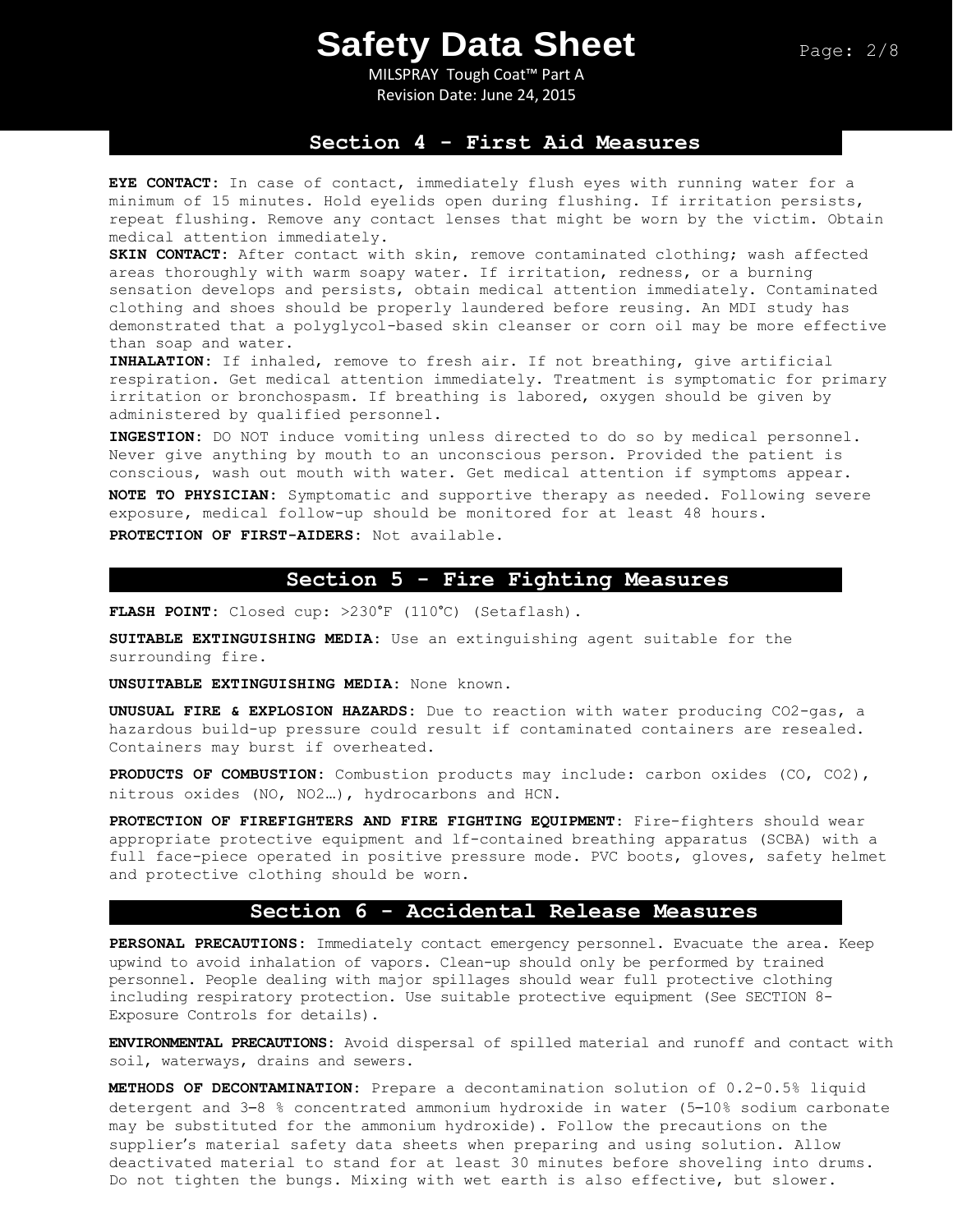MILSPRAY Tough Coat™ Part A Revision Date: June 24, 2015

**METHODS FOR CLEAN-UP:** Contain and absorb large spillages onto an inert, non-flammable adsorbent carrier (such as earth or sand). Shovel into open-top drums or plastic bags for further decontamination, if necessary. Wash the spillage area clean with liquid decontaminant. Test atmosphere for MDI. Neutralize small spillages with decontaminant. Remove and properly dispose of residues. (See SECTION 13 for disposal considerations.) Notify applicable government authorities if release is reportable. The CERCLA RQ for  $4,4-$ MDI is 5,000 lbs (see CERCLA in SECTION 15-Regulatory Information).

#### **OTHER INFORMATION:** Not available.

## **Section 7 - Handling and Storage**

**HANDLING**: Before opening this package, read and follow warning labels on all components. Avoid personal contact with the product or reaction mixture. Use only with adequate ventilation to ensure that the occupational exposure limit is not exceeded. The efficiency of the ventilation system must be monitored regularly because of the possibility of blockage. Avoid breathing aerosols, mists and vapors. (See SECTION 8—Exposure Control/Personal Protection for details.) Keep stocks of decontaminate readily available.

**STORAGE:** Keep containers properly sealed and when stored indoors, in a dry and well-ventilated area. Keep contents away from moisture. Due to reaction with water, producing CO2-gas, a hazardous build-up of pressure could result if contaminated containers are resealed. DO NOT reseal contaminated containers. Uncontaminated containers, free of moisture, may be resealed only after placing under a nitrogen blanket. DO NOT store in containers made of copper, copper alloys or galvanized surfaces.

**OTHER INFORMATION:** Ideal storage temperature is 60-100°F (16-38°C). Handling and storage should be in accordance with Local, State/Provincial or Federal regulations. Keep container closed when not in use. Transfer only to approved containers with complete and appropriate labeling. Keep out of the reach of children. Keep stocks of decontaminate readily available. (See SECTION 6—Accidental Release Measures for details).

### **Section 8 - Exposure Controls/Personal Protection**

**EXPOSURE LIMITS:** 

| Product Name                                         | OSHA PEL                                    | ACGIH TLV                                                            | NIOSH REL                                                                                                                                                                |
|------------------------------------------------------|---------------------------------------------|----------------------------------------------------------------------|--------------------------------------------------------------------------------------------------------------------------------------------------------------------------|
| Methylenediphenyl<br>diisocyanate<br>(mixed isomers) | CEIL: $0.2 \text{ mg/m3}$<br>CEIL: 0.02 ppm | TWA: $0.051$ mg/m3<br>8 hour/hours<br>TWA: 0.005 ppm<br>8 hour/hours | CEIL: $0.2 \text{ mg/m3}$<br>10 minute/minutes<br>CEIL: 0.02 ppm 10<br>minute/minutes<br>CEIL: $0.05 \text{ mg/m3}$<br>10 hour/hours<br>CEIL: 0.005 ppm<br>10 hour/hours |

**PREVENTATIVE MEASURES:** Conditions of use, adequacy of engineering or other control measures, and actual exposures will dictate the need for specific protective devices at your workplace. Medical supervision of all employees who handle or come in contact with respiratory sensitizers is recommended. Persons with respiratory problems including asthmatic-type conditions, chronic bronchitis, other chronic respiratory diseases or recurrent skin eczema or skin allergies should be evaluated for their suitability of working with this product. Once a person is diagnosed as sensitized, no further exposure to the material that caused the sensitization should be permitted.

**ENGINEERING CONTROLS:** Use local exhaust ventilation to maintain airborne concentrations below the TVL. Suitable respiratory equipment should be used in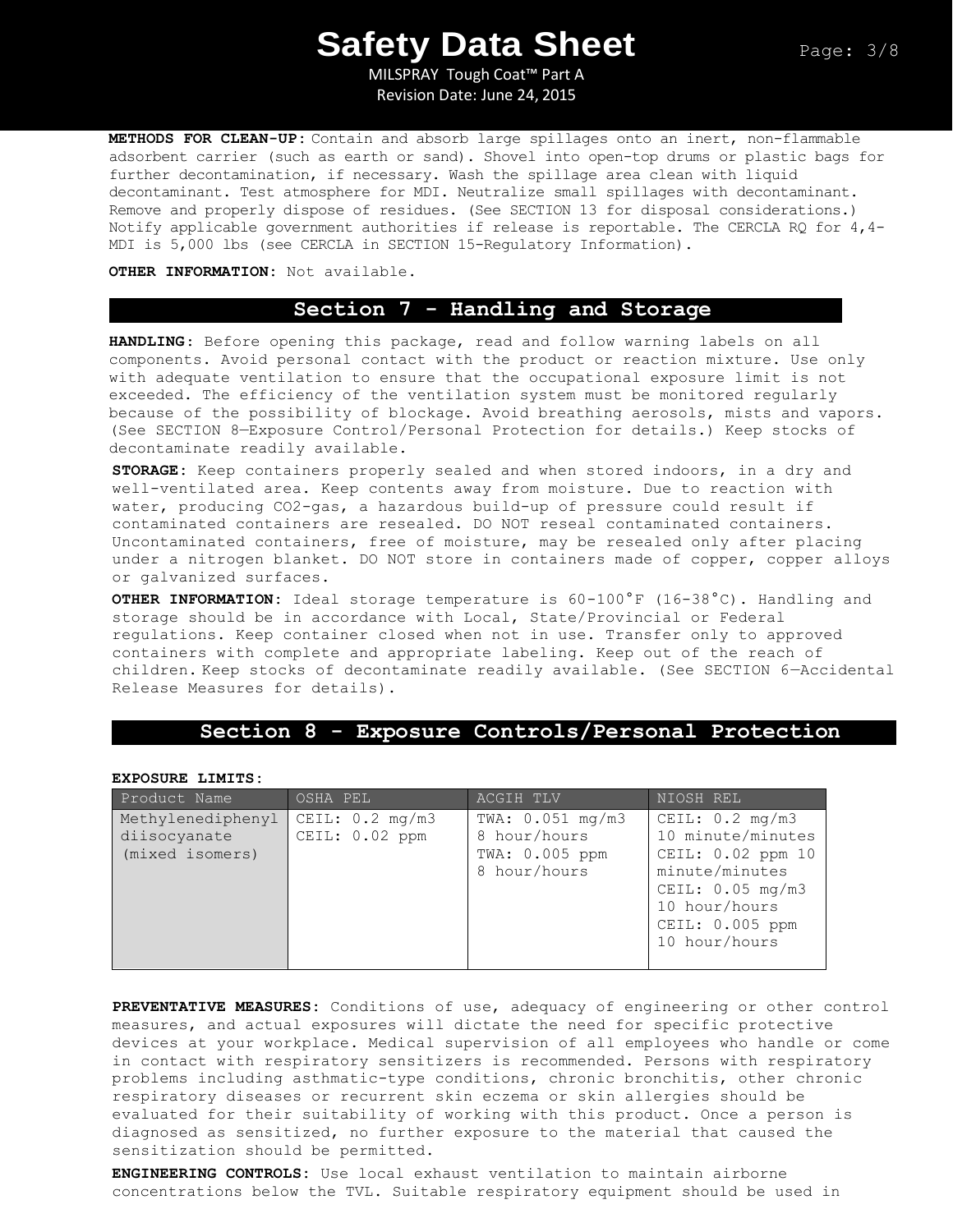MILSPRAY Tough Coat™ Part A Revision Date: June 24, 2015

cases of insufficient ventilation or where operational procedures demand it. For general guidance on engineering control measures refer to the ACGIH current edition of 'Industrial Ventilation, a manual of Recommended Practice.' Eyewash fountain and safety shower should be accessible; impervious protective clothing.

**ENVIRONMENTAL EXPOSURE CONTROLS:** Dispose of raw and spent materials and wastes in compliance with all local, state, and federal regulations to prevent potential environmental contamination. Industrial air monitoring may be required to determine any potential environmental hazards to the atmosphere. This monitoring may result in the use of engineering and administrative controls such as filtering and scrubbing systems to mitigate or eliminate potential contaminants.

**EYE PROTECTION**: Chemical safety goggles. If there is a potential for splashing, use a full-faced shield.

**SKIN PROTECTION:** The following protective materials are recommended: Gloves neoprene, nitrile rubber, and butyl rubber. Thin latex disposable gloves should be avoided for repeated or long-term use. Use barrier cream on exposed skin. Protective clothing should be selected and used in accordance 'Guidelines for the Selection of Chemical Protective clothing published by ACGIH.

**HNAD PROTECTION:** Chemical-resistant, impervious gloves complying with an approved standard should be worn at all times when handling chemical products if a risk assessment indicates this is necessary.

**RECOMMENDED VENTILATION:** Not available.

**RESPIRATORY PROTECTION**: When the product is sprayed or heated without adequate ventilation, an approved MSHA/NIOSH positive-pressure, supplied-air respirator may be required. Air purifying respirators equipped with organic vapor cartridges and a HEPA (P100) particulate filter may be used under certain conditions when a cartridge change-out schedule has been developed in accordance with the OSHA respiratory protection standard (29 C.F.R. 1910.134).

**CONTAMINATED EQUIPMENT:** Not available.

**HYGIENE:** Follow the usual precautionary measures for handling chemicals. Keep away from food and beverages. Immediately remove all soiled and contaminated clothing. Avoid contact with eyes, skin and clothing. Wash hands after use. Wash all contaminated clothing and shoes before reuse.

#### **Section 9 - Physical and Chemical Properties**

**APPEARANCE:** Clear yellow liquid. **ODOR:** Slightly musty **ODOR THRESHOLD:** Not available. **PHYSICAL STATE:** Liquid **% Volume Volatile:** Not available. **Formula Lb/Gal:** Not available. **Boiling Point:** >300°C (>572°F) Decomposes. **pH:** Not available. **MELTING POINT/FREEZING POINT:** Not available. **FLASH POINT:** Closed cup: >110°C (230°F) (Setaflash). **FLAMMABILITY:** Not explosive. **UPPER/LOWER LIMITS FLAMMABITLITY:** Not available. **VAPOR PRESSURE:** 0.000004 mmHg **EVAPORATION RATE:** Not available. **DENSITY:** Not available. **RELATIVE DENSITY:** Not available. **SPECIFIC GRAVITY:** Not available.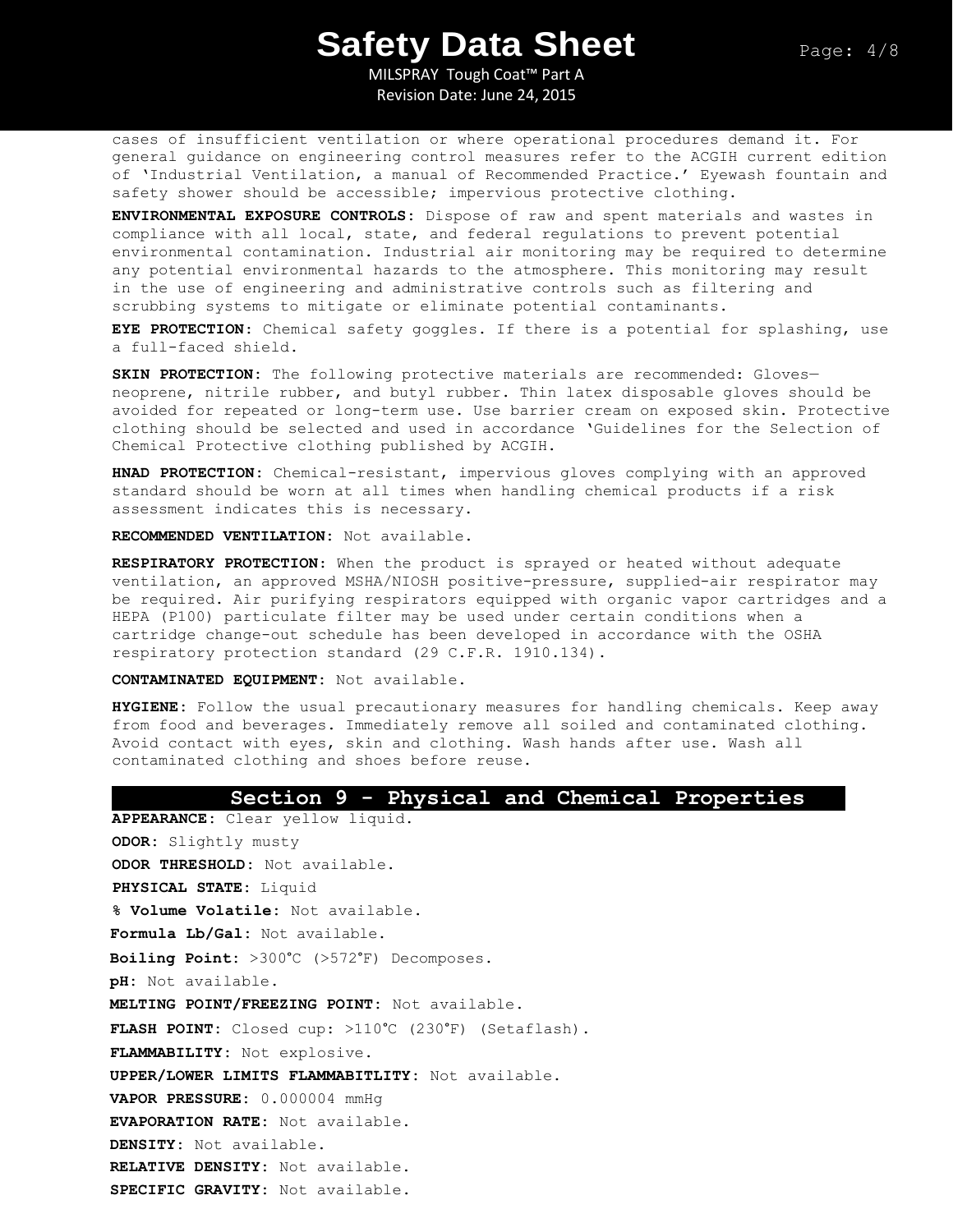MILSPRAY Tough Coat™ Part A Revision Date: June 24, 2015

**SOLUBITLITY:** Not available. **PARTITION COEFFICICIENT:** Not available. **AUTO-IGNITION TEMPERATURE:** >316°C (>600°F) **DECOMPOSITION TEMPERATURE:** Not available **VISCOSITY:** Not available. **VAPOR DENSITTY:** 8.5 **Lbs VOC/Gallon Less Water:** Not available. **Gms VOC/Liter Less Water:** 0 grams/liter **%Solid. (w/w):** Not available.

### **Section 10 - Stability and Reactivity**

**STABILITY & REACTIVITY:** Stable at room temperature. Reaction with water (moisture) produces COs-gas. Exothermic reaction with materials containing active hydrogen groups. The reaction becomes progressively more vigorous and can be violent at higher temperatures if the miscibility of the reaction partners is good or is supported by stirring or by the presence of solvents. MDI is insoluble with and heavier than water and sinks to the bottom but reacts slowly at the interface. A solid water-insoluble layer of polyurea is formed at the interface by liberating carbon dioxide gas.

**CONDITIONS TO AVOID:** Avoid high temperatures.

**INCOMPATIBLE MATERIALS:** Water, Alcohols, Amines, Bases, and Acids.

**HAZARDOUS DECOMPOSITION PRODUCTS:** Carbon Monoxide, Carbon Dioxide, Nitrous Oxide and HCN.

**POSSIBILITY OF HAZARDOUS REACTIONS:** Not available.

**HAZARDOUS POLYMERIZATION:** Polymerization may occur at elevated temperatures in the presence of alkalis, tertiary amines and metal compounds.

### **Section 11 - Toxicological Information**

**LIKELY ROUTES OF EXPOSURE:** Eye contact, Skin contact, Ingestion, and Inhalation

**EYE:** Irritating to eyes.

**INHALATION:** This product is a respiratory irritant and potential respiratory sensitizer. Repeated inhalation of vapor or aerosol at levels about the occupational exposure limit could cause respiratory sensitization. Symptoms may include irritation to the eyes, nose, throat, and lungs, possibly combines with dryness of the throat, tightness of chest and difficulty in breathing. The onset of the respiratory symptoms may be delayed for several hours after exposure. A hyper-reactive response to even minimal concentrations of MDI may develop in sensitized persons.

**SKIN:** Irritating to skin. May cause sensitization by skin contact animal studies have shown that respiratory sensitization can be induced by skin contact with known respiratory sensitizers including diisocyanates. These results emphasize the need for protective clothing including gloves to be worn at all times when handling these chemicals or in maintenance work. **Ingestion:** Low oral toxicity. Ingestion may cause irritation of the gastrointestinal tract.

**MEDICAL CONDITIONS AGGRAVATED BY EXPOSURE:** Existing respiratory/pulmonary conditions may be aggravated by overexposure.

**TARGET ORGANS:** Pancreas, liver, thyroid, and eyes.

**CANCER INFORMATION:** No known significant effects or critical hazards.

**Carcinogenicity:** Rats have been exposed for two years to a respirable aerosol of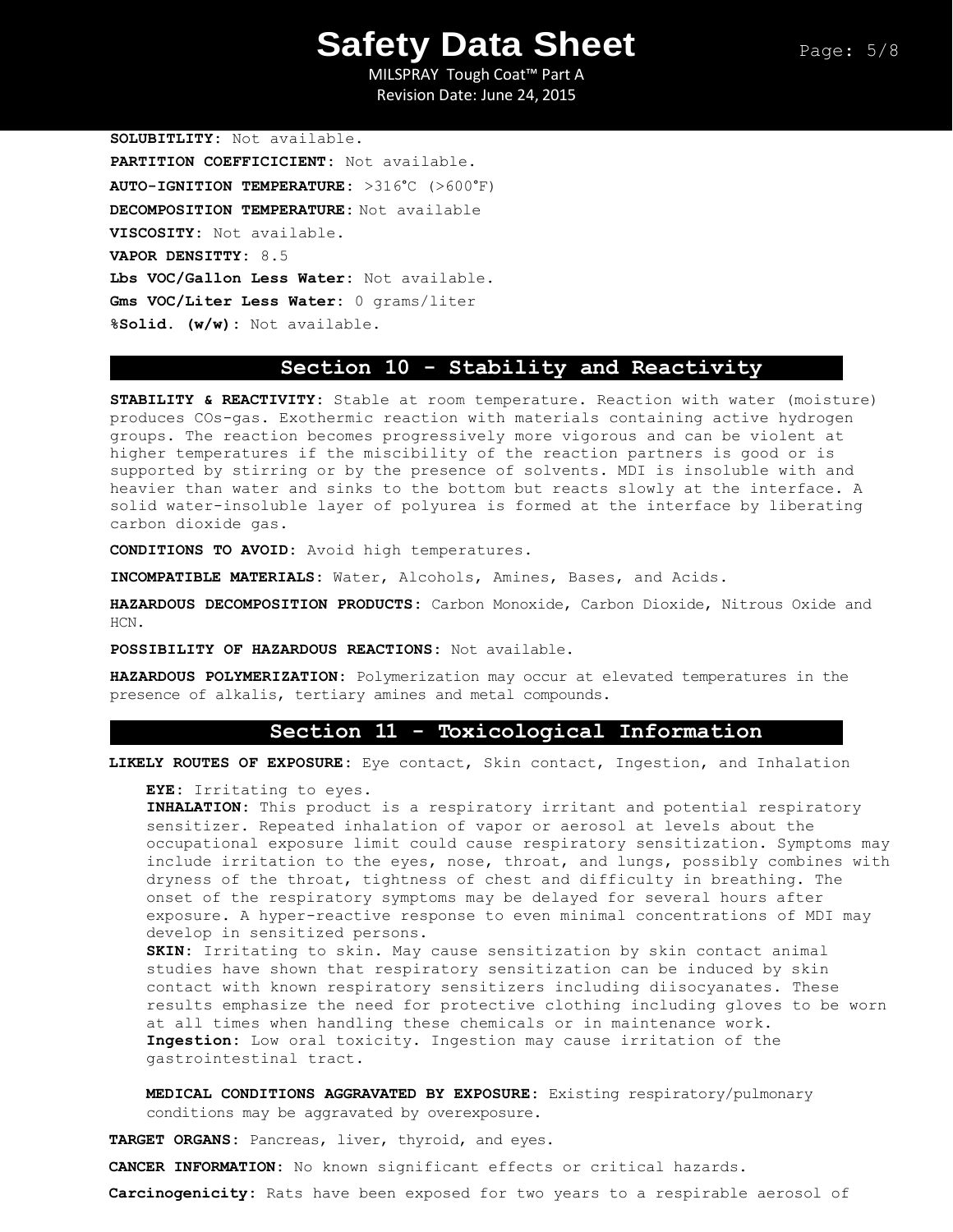MILSPRAY Tough Coat™ Part A Revision Date: June 24, 2015

polymeric MDI which resulted in chronic pulmonary irritation at high concentrations. Only at the top level (6 mg/m3), there was a significant incidence of a benign tumor of the lung (adenoma) and one malignant tumor (adenocarcinoma). There were no lung tumors at 1 mg/m3 and no effects at 0.2 mg/m3. Overall, the tumor incidence, both benign and malignant, and the number of animals with the tumors were not different from controls. The increased incidence of lung tumors is associated with prolonged respiratory irritation and the concurrent accumulation of yellow material in the lung, which occurred throughout the study. In the absence of prolonged exposure to high concentrations leading to chronic irritation and lung damage, it is highly unlikely that tumor formation will occur.

**DEVELOPMENTAL INFORMATION:** There is no substantial evidence of mutagenic potential. No birth defects were seen in two independent animal (rat) studies. Fetotoxicity was observed at doses that were extremely toxic (including lethal) to the mother. Fetotoxicity was not observed at doses that were not maternally toxic. The doses used in these studies were maximal, respirable concentrations, which are well in excess of defined occupational exposure limits.

**MIXTURE TOXICITY:** Not available.

#### **ACUTE TOXICITY:**

| Component                                            | LD50 Oral           | LD50 Dermal            | LD50 Inhalation                                                                                                    |
|------------------------------------------------------|---------------------|------------------------|--------------------------------------------------------------------------------------------------------------------|
| Methylenediphenyl<br>diisocyanate<br>(mixed isomers) | $>5000$ mg/kg (rat) | $>5000$ mg/kg (rabbit) | $0.49$ mg/l (rat)<br>(4 hour/hours)<br>490 $mq/m3$ (rat)<br>(4 hour/hours)<br>$2240$ mg/m3 (rat)<br>(1 hour/hours) |
| Propylene<br>carbonate                               | $>5000$ mg/kg (rat) | $>2000$ mg/kg (rabbit) |                                                                                                                    |

### **Section 12 - Ecological Information**

#### **ENVIRONMENTAL EFFECTS:**

Toxicity:

| Product Name                      | Result                  | Species                                                  | Exposure             |
|-----------------------------------|-------------------------|----------------------------------------------------------|----------------------|
| Methylenediphenyl<br>diisocyanate | $>1000 \,\mathrm{mg}/1$ | $>1000$ mg/l   Zebra Fish (LC50)<br>Daphnia Magna (EC50) | 96 hours<br>48 hours |
| (mixed isomers)                   |                         |                                                          |                      |

Bioaccumulative Potential:

| Product Name        | LogPow  | ' Potential |
|---------------------|---------|-------------|
| Propylene Carbonate | $-0.41$ | Low         |

**MOBILITY:** By considering the production and use of the substance, it is unlikely that significant environmental exposure in the air or water will arise. Immiscible with water, but will react with water to produce inert and non-biodegradable solids. Conversion to soluble products, including diamino-diphenylmethane (MDA), is very low under the optimal laboratory conditions of good dispersion and low concentration. In air, the predominant degradation process is predicted to be a relatively rapid OH radical attack, by calculation and by analogy with related diisocyanates.

**OTHER ADVERSE EFFECTS:** By comparison with an analogous product, the following values are anticipated. The measured ecotoxicity is that of the hydrolyzed product, generally under conditions maximizing production of soluble species. Even so, the observed ecotoxicity is low/very low. A pond study showed gross contamination caused no significant toxic effects on a wide variety of flora in all tophic levels (including fish), no detectable diaminophenylmethane (MDA), and no evidence of bioaccumulation of MDI or MDA.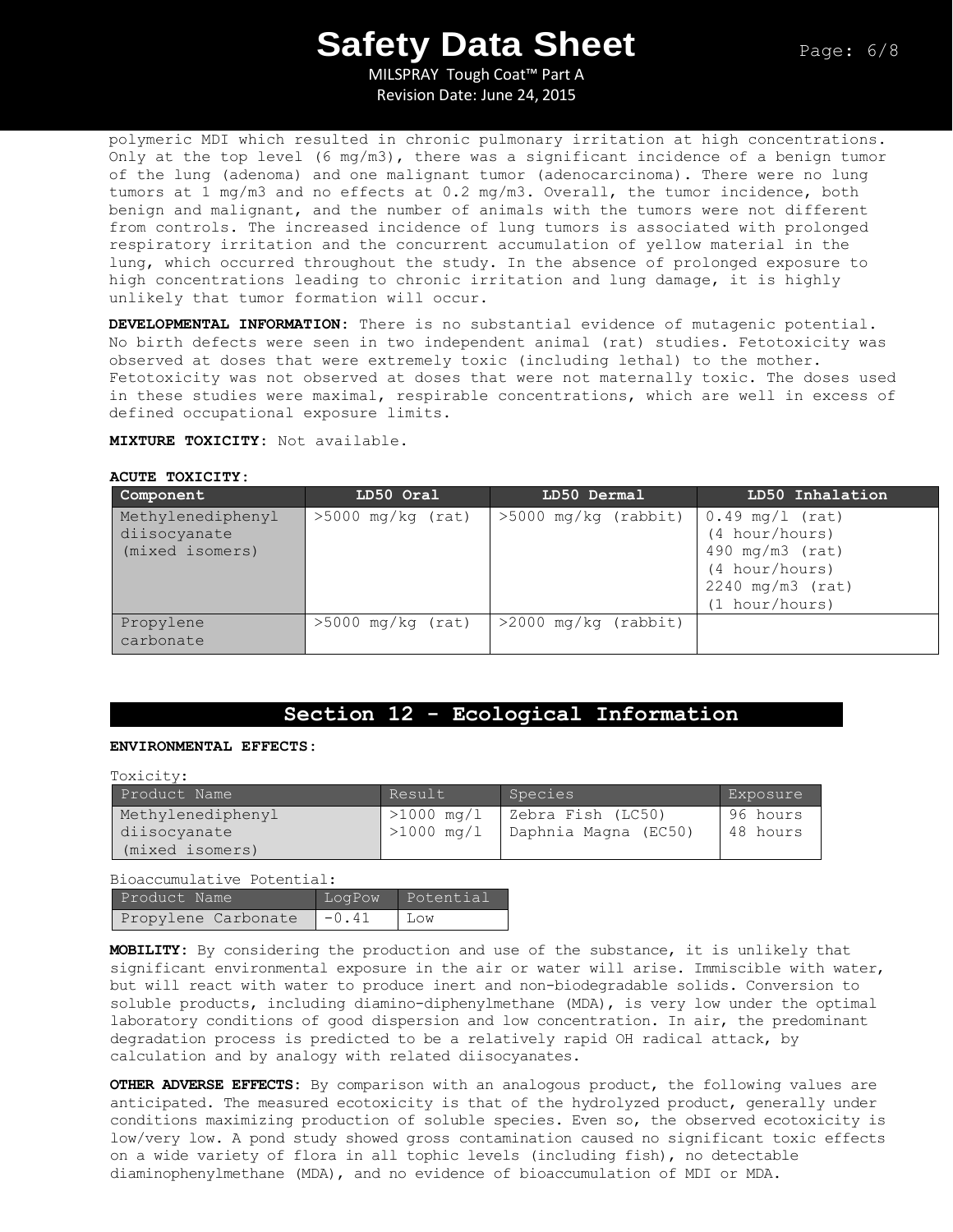MILSPRAY Tough Coat™ Part A Revision Date: June 24, 2015

### **Section 13 - Disposal Considerations**

The generation of waste should be avoided or minimized wherever possible. Avoid dispersal of spilled material and runoff and contact with soil, waterways, drains and sewers. Disposal of this product, solutions and any by-products should at all times comply with the requirements of environmental protection and waste disposal legislation and any regional local authority requirements.

Empty containers should be decontaminated and either passed to an approved drum recycler or destroyed.

### **Section 14 - Transport Information**

|                                   | DOT           | IATA          | IMDG          | <b>TDG</b>    |
|-----------------------------------|---------------|---------------|---------------|---------------|
| UN Number                         | Not requlated | Not regulated | Not requlated | Not regulated |
| UN proper<br>shipping<br>name     | Not requlated | Not regulated | Not regulated | Not regulated |
| Transport<br>hazard<br>class (es) | Not regulated | Not regulated | Not regulated | Not regulated |
| Packing<br>group                  | Not regulated | Not regulated | Not requlated | Not regulated |

### **Section 15 - Regulatory Information**

**U.S. Federal Regulations**

**This material is classified as hazardous under OSHA Hazard Communication Standard (29 CFR 1910.1200)**

**HCS Classification:** Toxic material, Irritant material, Sensitizer material **U.S. Federal regulations:** United States Inventory (TSCA 8b): All components are listed or exempted. This product does not contain nor is it manufactured with ozone depleting substances.

**SARA 313: Immediate (acute) health hazard Clean Air Act Section 112(b) Hazardous Air Pollutants (HAPs):** 

| <b>Product Name</b>                               | CAS#           | Concentration |
|---------------------------------------------------|----------------|---------------|
| Methylenediphenyl diisocyanate<br>(mixed isomers) | $101 - 68 - 8$ | <b>22%</b>    |

#### **STATE REGULATIONS:**

**California Prop 65:** This product contains no listed substances known to the State of California to cause cancer, birth defects, or other reproductive harm, at levels which would require a warning under the statute.

#### **Canada:**

**WHMIS (Canada):** WHMIS Class D-1A: Material causing immediate and serious toxic effects. WHMIS Class D-2A: Material causing other toxic effects (very toxic). WHMIS Class D-2B: Material causing other toxic effects (toxic).

**CEPA DSL:** All components are listed.